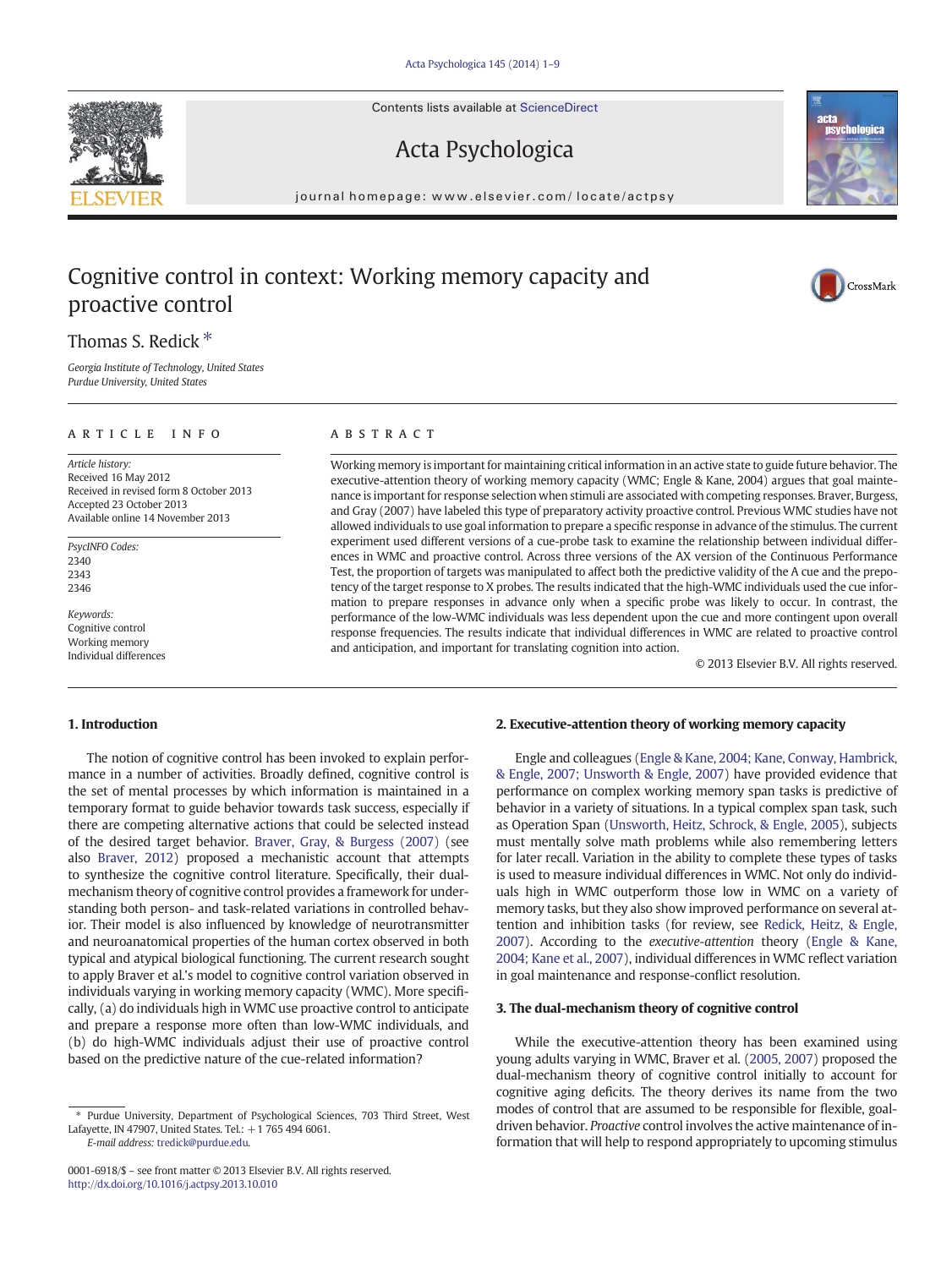events. This context information could be general task instructions, the identity of previous stimuli, or the relevant information conveyed by previous stimuli or cues that are salient for later behavior. The second control type is reactive control. Reactive control involves the reactivation or retrieval of context information that is imperative for the current decision-making; however, reactive control is only engaged in response to the probe or critical stimulus. Proactive control is important for sustaining prior information to bias future responding in a way consistent with expectancies and the schedule of rewards and punishments. However, there may be instances where there is either no predictive information available to help prepare one action versus another, or the cue or warning information that is available for use is unreliable. In these situations, the individual should rely upon reactive control to respond accurately.

[Braver et al. \(2005\)](#page--1-0) used the AX version of the Continuous Performance Test (AX-CPT) to examine proactive and reactive control modes. Although in the AX-CPT, individual letters are presented visually one at a time, the task is best understood as a series of letters presented in a cue-probe sequence. Subjects are instructed to make a target keypress when the probe letter X immediately follows the cue letter A (Fig. 1). AX target sequences occur on the majority of trials (70% of all cueprobe sequences), so an expectancy to make a target response is created when the letter A is presented as a cue. Because AX trials occur on 70% of all trials, this version is denoted hereafter as the AX-CPT-70. There are three other possible nontarget trial types on the AX-CPT-70, each occurring on 10% of trials. On an AY trial (where Y stands for all non-X letters as probes), the cue A is not followed by an X probe. In addition, on BX trials (where B stands for all non-A letters as cues), the probe letter X follows a letter other than A. Finally, on BY trials, letters other than A and X are presented sequentially to serve as a baseline condition, because neither the cue nor the probe is associated with the target response (see Table 1 for more information about the probability of the different types of cues, probes, and conditional probabilities for different cue-probe sequences and responses).

As [Braver et al. \(2007\)](#page--1-0) state, "In the AX-CPT, proactive control means control engaged by the cue, whereas reactive control means control driven by the probe" (p. 81). Thus, subjects using proactive control more often will lead to fewer errors specifically on AX and BX trials, and will also speed correct responses on AX and BX trials, because they have used the cue information to anticipate and prepare a response to the subsequent probe during the cue-probe interval. However, if a subject is engaging in proactive control on an AY trial, he must stop the prepared target response and execute a nontarget response. Thus, AY trials should be more error-prone, and slower for correct trials, because the expected target stimulus does not occur. In contrast,



Fig. 1. Example AX target trial sequence from the AX-CPT. For cue and probe screens, the letter was displayed for 500 ms, and the numbers in parentheses (1000 ms) indicate the amount of time since the onset of the letter that the subject had to respond to each letter (a response deadline of 500 ms after the offset of the letter).

|--|--|

Stimulus probabilities and predicted control mode for the versions of the AX-CPT.

|              | Type         |     |                 | Freq $p(\text{cue})$ $p(\text{probe})$ | $p$ (probe)<br>cue) | $p(\text{targ})$<br>cue) | $p$ (targ<br>probe) | Optimal<br>Mode     |  |  |
|--------------|--------------|-----|-----------------|----------------------------------------|---------------------|--------------------------|---------------------|---------------------|--|--|
| $AX$ -CPT-70 |              |     |                 |                                        |                     |                          |                     |                     |  |  |
|              | AX           | 70% | $\mathcal{S}$   | .8                                     | .875                | .875                     | .875                | Proactive<br>(targ) |  |  |
|              | AY           | 10% | .8              | $\cdot$ .2                             | .125                | .875                     | .000                | Proactive<br>(targ) |  |  |
|              | <b>BX</b>    | 10% | $\overline{2}$  | .8                                     | .500                | .000                     | .875                | Proactive<br>(non)  |  |  |
|              | BY           | 10% | .2              | $\overline{2}$                         | .500                | .000                     | .000                | Proactive<br>(non)  |  |  |
| $AX$ -CPT-10 |              |     |                 |                                        |                     |                          |                     |                     |  |  |
|              | <b>AX</b>    | 10% | $\mathcal{S}$   | $\cdot$ .2                             | .125                | .125                     | .500                | Proactive           |  |  |
|              |              |     |                 |                                        |                     |                          |                     | (non)               |  |  |
|              | AY           | 70% | .8              | .8                                     | .875                | .125                     | .000                | Proactive<br>(non)  |  |  |
|              | BX           | 10% | $\overline{2}$  | $\cdot$ .2                             | .500                | .000                     | .500                | Proactive           |  |  |
|              |              |     |                 |                                        |                     |                          |                     | (non)               |  |  |
|              | <b>BY</b>    | 10% | .2              | .8                                     | .500                | .000                     | .000                | Proactive<br>(non)  |  |  |
|              |              |     |                 |                                        |                     |                          |                     |                     |  |  |
|              | $AX$ -CPT-40 |     |                 |                                        |                     |                          |                     |                     |  |  |
|              | AX           | 40% | .8              | .5                                     | .500                | .500                     | .800                | Reactive            |  |  |
|              | AY           | 40% | $\overline{8}$  | .5                                     | .500                | .500                     | .000                | Reactive            |  |  |
|              | <b>BX</b>    | 10% | $\overline{.2}$ | .5                                     | .500                | .000                     | .800                | Proactive<br>(non)  |  |  |
|              | <b>BY</b>    | 10% | .2              | .5                                     | .500                | .000                     | .000                | Proactive<br>(non)  |  |  |

Note. Type: Trial Type; Freq: Frequency; p(cue): probability that the first letter in the Type column appears as a cue;  $p$ (probe): probability that the second letter in the Type column appears as a probe;  $p$ (probe|cue): conditional probability that the type of probe appears given the type of cue for that trial type; p(targ|cue): conditional probability that a target response is the correct response given the type of cue for that trial type;  $p$ (targ|probe): conditional probability that a target response is the correct response given the type of probe for that trial type; targ: target response; non: nontarget response.

individuals not engaging in proactive control do not prepare a response during the cue-probe delay, and thus must rely upon a transient reactivation of the cue information when the probe appears. Therefore, subjects engaging less often in proactive control will commit more errors specifically on BX trials, and have slower correct RTs on AX and BX trials. However, on AY trials, not preparing a target response based on the A cue should actually help performance. Thus, when a letter such as F appears as the probe, the subject can and should relatively quickly and accurately respond that it is not a target.

#### 4. Individual differences in WMC as variation in proactive control

Across multiple studies ([Braver, Paxton, Locke, & Barch, 2009; Braver](#page--1-0) [et al., 2001, 2005; Paxton, Barch, Racine, & Braver, 2008; Paxton, Barch,](#page--1-0) [Storandt, & Braver, 2006](#page--1-0)), older adults' performance on the AX-CPT-70 was consistent with reactive control (spared AY performance in either errors or correct RTs relative to young adults, but impaired BX performance), while the young adult groups exhibited performance consistent with engaging in proactive control (fast and accurate AX and BX performance). In addition, [Braver et al. \(2007\)](#page--1-0) suggested that "individuals with high-WM span… should thus show an increased tendency to use proactive control strategies, but only in the task demands that most require and benefit from such strategies" (p. 89). Moreover, [Kane et al.](#page--1-0) [\(2007\)](#page--1-0) argued that the "executive-attention view…parallels the dual mechanisms of cognitive control proposed by Braver et al." (p. 44). That is, although previous research suggests that young adults use proactive control more often than older adults, individual differences in WMC may explain variation in cognitive control observed within young adults.

Previous research using a cued-antisaccade task [\(Unsworth, Schrock,](#page--1-0) [& Engle, 2004](#page--1-0)), cued-visual search task [\(Poole & Kane, 2009](#page--1-0)), and versions of a go/no-go task where subjects must use previous stimuli to determine future targets ([Redick, Calvo, Gay, & Engle, 2011\)](#page--1-0) all